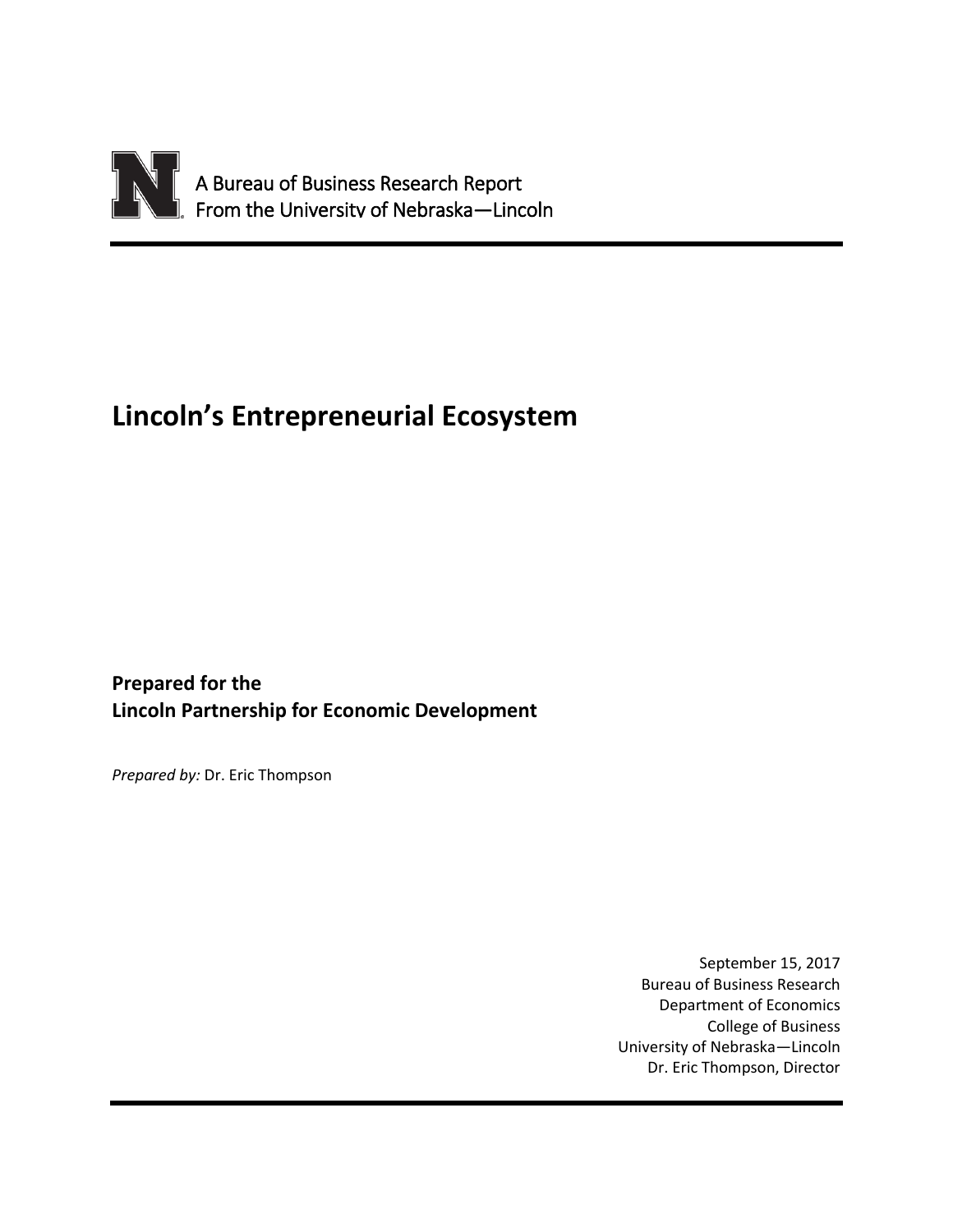### Executive Summary

Entrepreneurship is a key driver of regional economic development. An entrepreneurial region provides more economic opportunity, faster economic growth and a wider array of goods and services to its residents. Entrepreneurship also can be cultivated within a local economy, through building out an entrepreneurial ecosystem. Such an ecosystem provides a wealth of peers with a variety of entrepreneurial experiences, a supportive set of potential mentors and sponsors, and an economy that thrives on change.

This report by the University of Nebraska-Lincoln Bureau of Business Research assesses the state of Lincoln's entrepreneurial ecosystem. The report examines the entrepreneurial ecosystem as it is defined by the Kauffman Foundation in its document *Measuring an Entrepreneurial Ecosystem* (Stangler and Bell-Masterson, 2015). The Kauffman approach defines the entrepreneurial ecosystem through four characteristics: entrepreneurial density, fluidity, connectivity and diversity.

The entrepreneurial ecosystem in Lincoln, Nebraska is found to have areas of strength and weakness.

• Areas of strength include the density of entrepreneurship

Entrepreneurial density is the concentration of entrepreneurial firms within the economy. Lincoln has a greater share of the population involved in entrepreneurship than the nation. Lincoln-area businesses have a higher survival rate, which leads to a higher level of participation in entrepreneurship, even if Lincoln's startup rate is at the national average. Another implication of Lincoln's higher business survival rate is that Lincoln areas businesses tend to be somewhat older and larger. Relative to the nation, Lincoln has a larger share of businesses with 10 to 49 employees but fewer businesses with 0 to 4 employees.

• Areas of weakness include entrepreneurial fluidity

Entrepreneurial fluidity refers to the rate of change within the economy. Of interest is the amount of "churn" between businesses and industries as entrepreneurs shift economic resources – labor, machinery and building space – towards new industries and as talent flows into and out of the region. Lincoln consistently demonstrates less entrepreneurial fluidity than the United States as a whole.

• Areas of both strength and weakness include entrepreneurial connectivity and diversity.

In terms of entrepreneurial connectivity, the Lincoln MSA is home to nearly one dozen organizations which train, advise and invest in entrepreneurs, and there were numerous reported cases of angel or venture capital investment in innovative local businesses.

In terms of entrepreneurial diversity, the Lincoln MSA has broad set of industrial specializations, including in both goods and service producing industries. The broad set of industrial specializations reflects an ecosystem of entrepreneurs experienced in operating in a variety of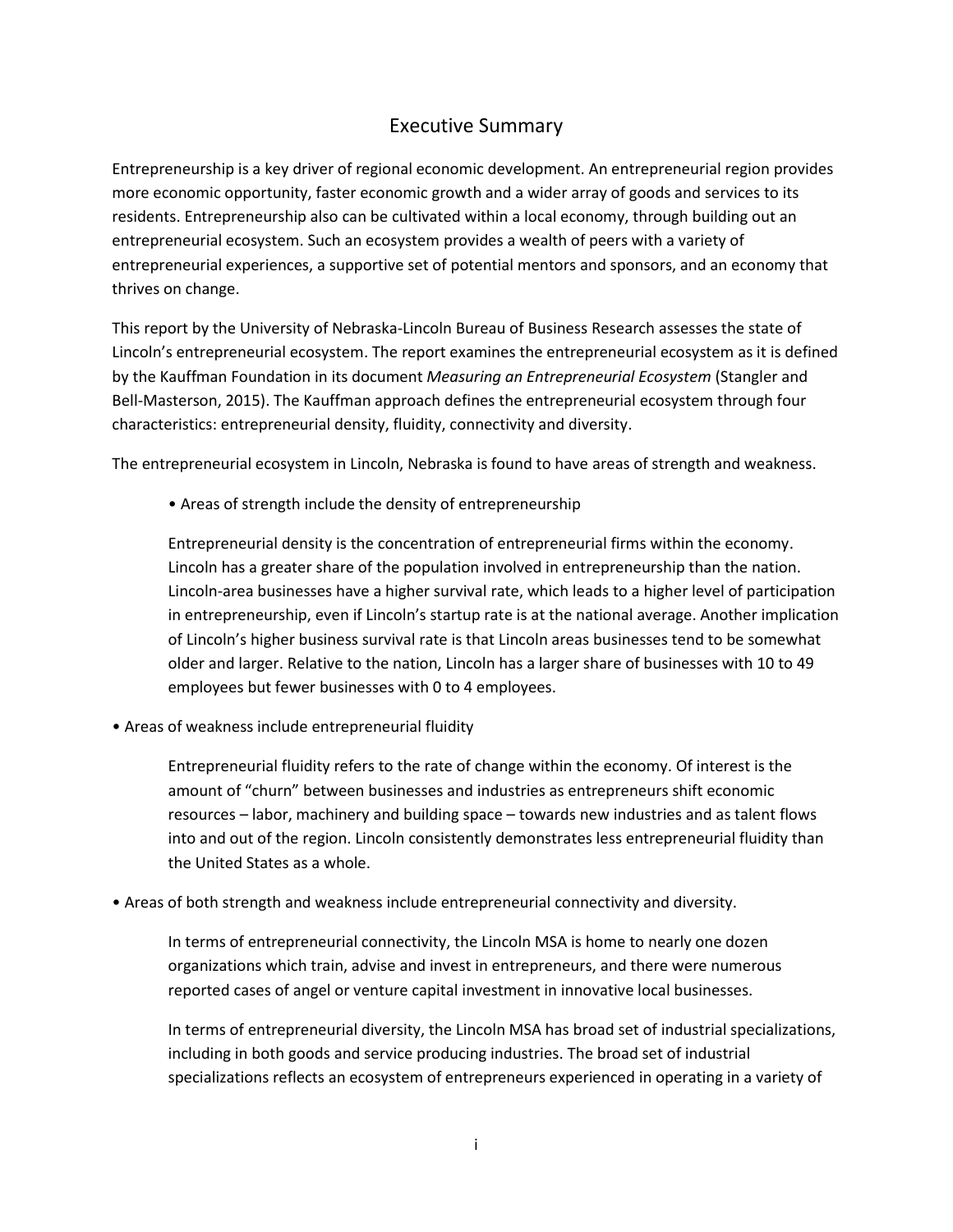business environments. Women-owned businesses are as common in the Lincoln MSA as nationwide but minority-owned businesses are less common.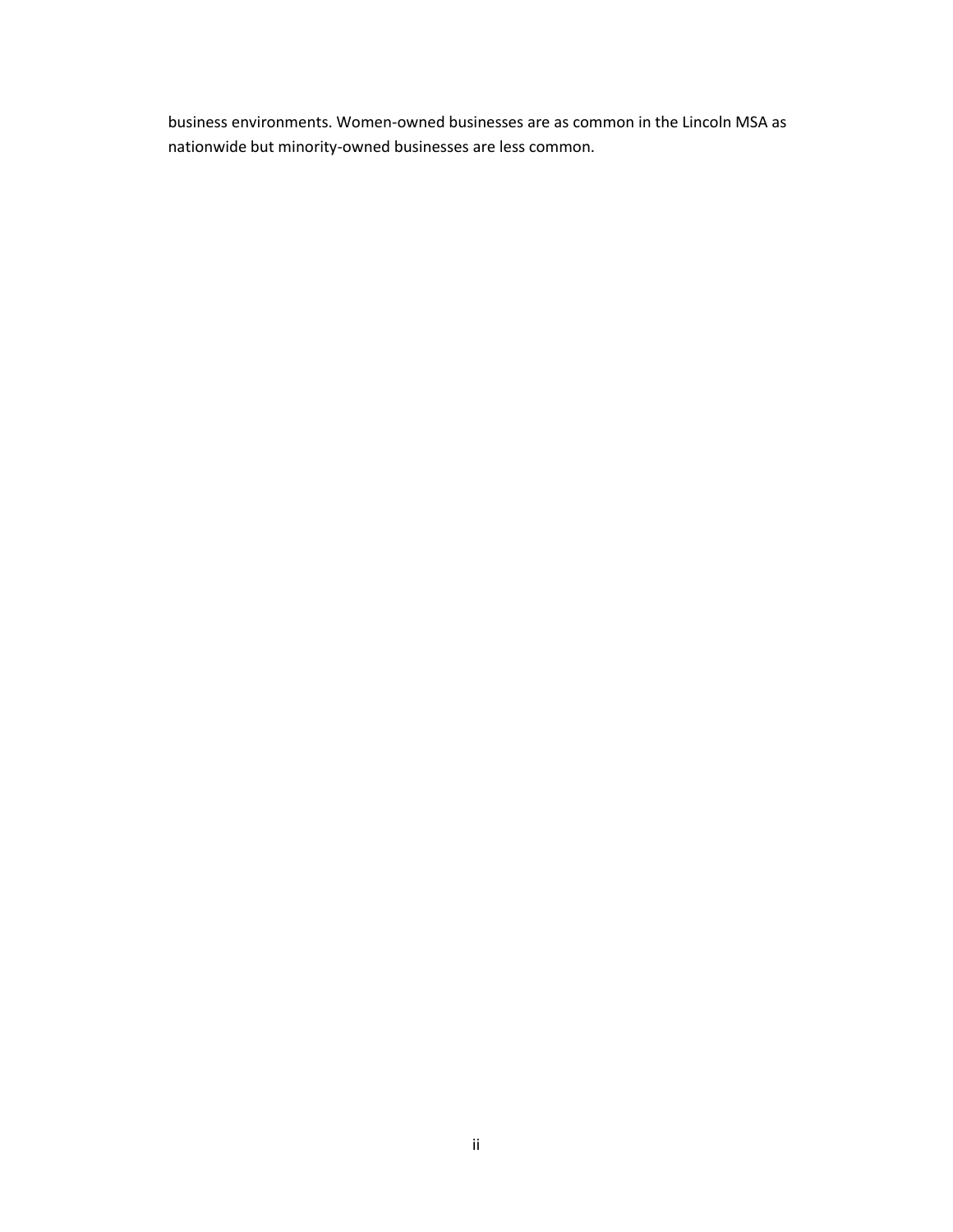### Table of Contents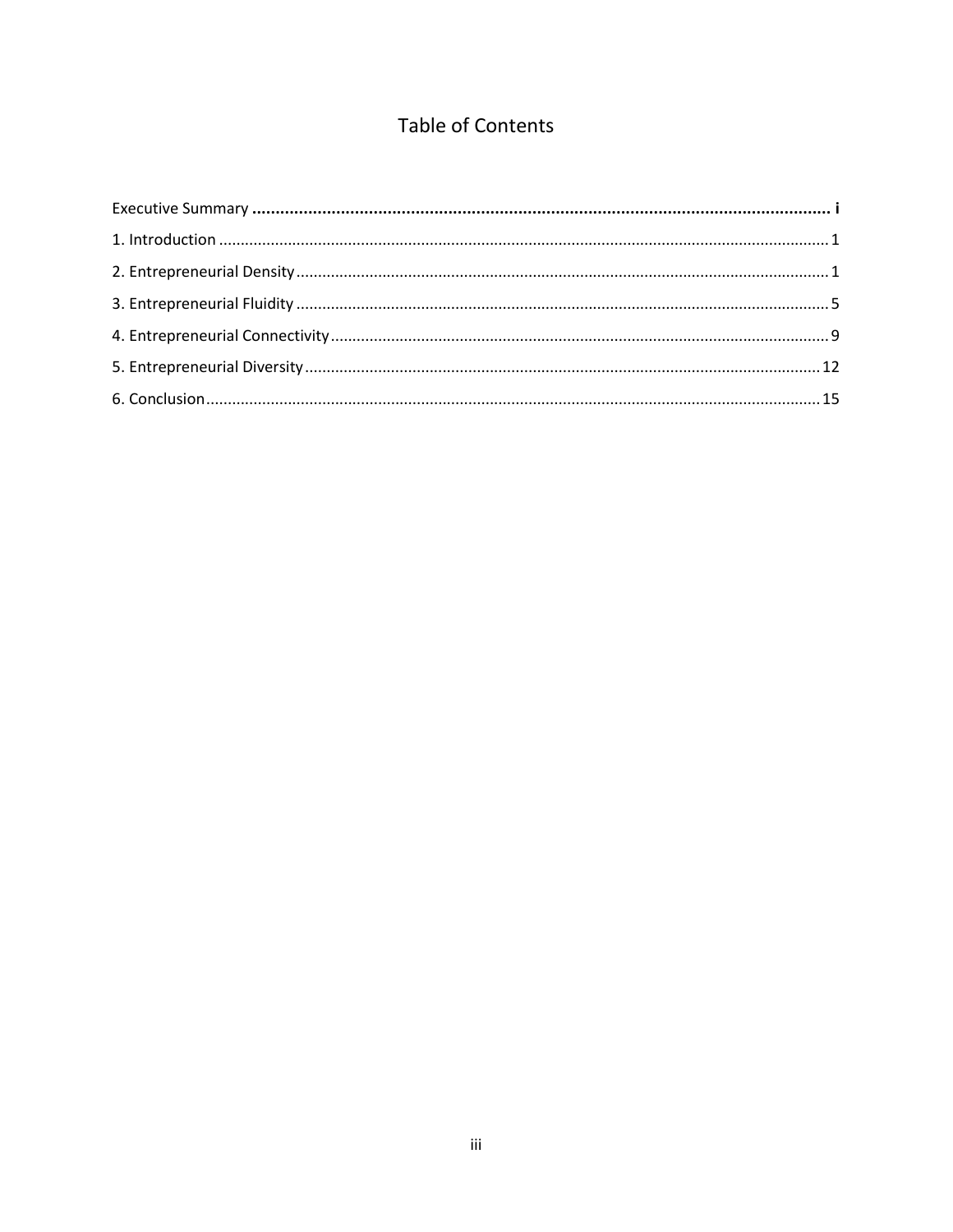## List of Figures and Tables

| Figure 1: Establishments Per 1,000 Persons 2016 Lincoln MSA and United States2                                                                                                                               |
|--------------------------------------------------------------------------------------------------------------------------------------------------------------------------------------------------------------|
| Figure 2: Increase in Establishments Per 1,000 Persons 2010 to 2016 Lincoln MSA and United States 2                                                                                                          |
| Figure 3: 2014 Firms Per 1,000 Persons By Firm Age Lincoln MSA and United States3                                                                                                                            |
|                                                                                                                                                                                                              |
| Figure 5: New and Young Firms Share of All firms in 2014 Lincoln MSA and United States 4                                                                                                                     |
|                                                                                                                                                                                                              |
| Figure 6: Coefficient of Variation Private Sector Employment 1990-2016 Lincoln MSA and United States 6<br>Figure 7: Coefficient of Variation Cumulative Industry Employment Growth 1990-2016 Lincoln MSA and |
| Figure 8: 2016 Share of Employment in the Most Entrepreneurial Industries Lincoln MSA and United                                                                                                             |
| Figure 9: Combined Business Birth and Death Rate 2014 Lincoln MSA and United States 8                                                                                                                        |
| Figure 10: Combined In- and Out-Migration Rate 2011 Lincoln, Fort Collins and Madison MSAs  9                                                                                                                |
| Figure 11: Number of Firms Currently Listed in the Portfolio of Nebraska Angels, NMotion and Invest                                                                                                          |
|                                                                                                                                                                                                              |
| Figure 12: 2015 Gross Receipts and Net Assets of Lincoln Nonprofit Organizations Promoting                                                                                                                   |
|                                                                                                                                                                                                              |
| Figure 13: Share of Foreign Born Population 2011-2015 Lincoln CSA and United States 14                                                                                                                       |
| Figure 14: Share of Women-Owned and Minority-Owned Firms 2012 Lincoln MSA and United States  14                                                                                                              |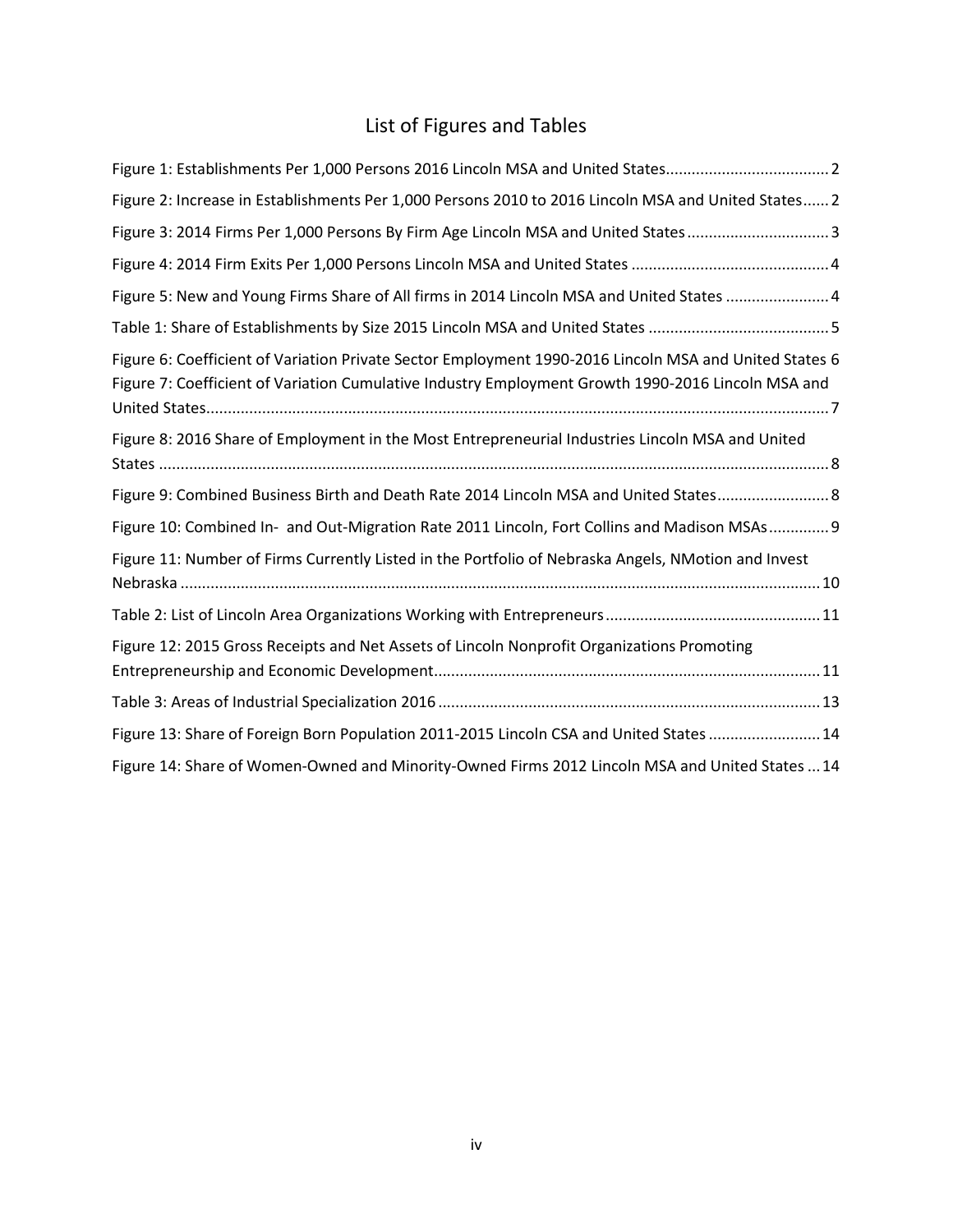### 1. Introduction

Entrepreneurship is a key resource for a regional economy. Entrepreneurship creates both a higher standard of living and a higher quality of life. Further, entrepreneurship can be cultivated through the development of the local entrepreneurial ecosystem. Such an entrepreneurial ecosystem supports local entrepreneurs by providing a wealth of peers with a variety of entrepreneurial experiences, a supportive set of potential mentors and sponsors, and an economy that thrives on change.

This report assesses the state of the entrepreneurial ecosystem in the Lincoln Metropolitan Area utilizing a framework established by the Kauffman Foundation in its research document *Measuring an Entrepreneurial Ecosystem* (Stangler and Bell-Masterson, 2015). That paper identified four components of the entrepreneurial ecosystem: density, fluidity, connectivity and diversity. Density refers to concentration of entrepreneurial activity within the economy, while fluidity refers to the rate of change in the economy. Connectivity refers to the links between entrepreneurs and entrepreneurial advisors, while diversity refers to the variety of entrepreneurial perspectives and experiences.

This report examines all four components of the entrepreneurial ecosystem in Lincoln, Nebraska, comparing the Lincoln MSA with the nation. The report relies on data maintained by a wide variety of sources including the U.S. Bureau of Labor Statistics and the U.S. Bureau of Census. Data from each of these sources will be used to develop a snapshot of Lincoln's entrepreneurial ecosystem based on information available as of mid-2017. The results are meant as a first benchmark measurement of the entrepreneurial ecosystems in Lincoln which will allow the Lincoln Partnership for Economic Development and other interested parties to track the development of that system over time.

#### 2. Entrepreneurial Density

Entrepreneurial density, which refers to the concentration of entrepreneurial firms within the economy, is a relative measure. Density refers less to the number of entrepreneurial businesses in the economy and more to their share of the economy. What share of the economy is engaged in entrepreneurship or working at a new or young firm?

The most basic measure of entrepreneurship density is to gauge the share of the population engaged in operating and managing a business. The number of employer establishments per person is a measure for this type of density. Year 2016 data is available for establishment counts and is presented in Figure 1.<sup>1</sup> Figure 1 shows that there were 31.8 employer establishments per 1,000 persons in the Lincoln Metropolitan Statistical Area (MSA) in 2016 compared to 29.1 per 1,000 persons in the United States. By this measure, entrepreneurial density is higher in the Lincoln MSA than the United States.

l 1 Data on establishment counts is available from the *Quarterly Census of Employment and Wages* of the U.S. Bureau of Labor Statistics while population data is available from the U.S. Bureau of Census.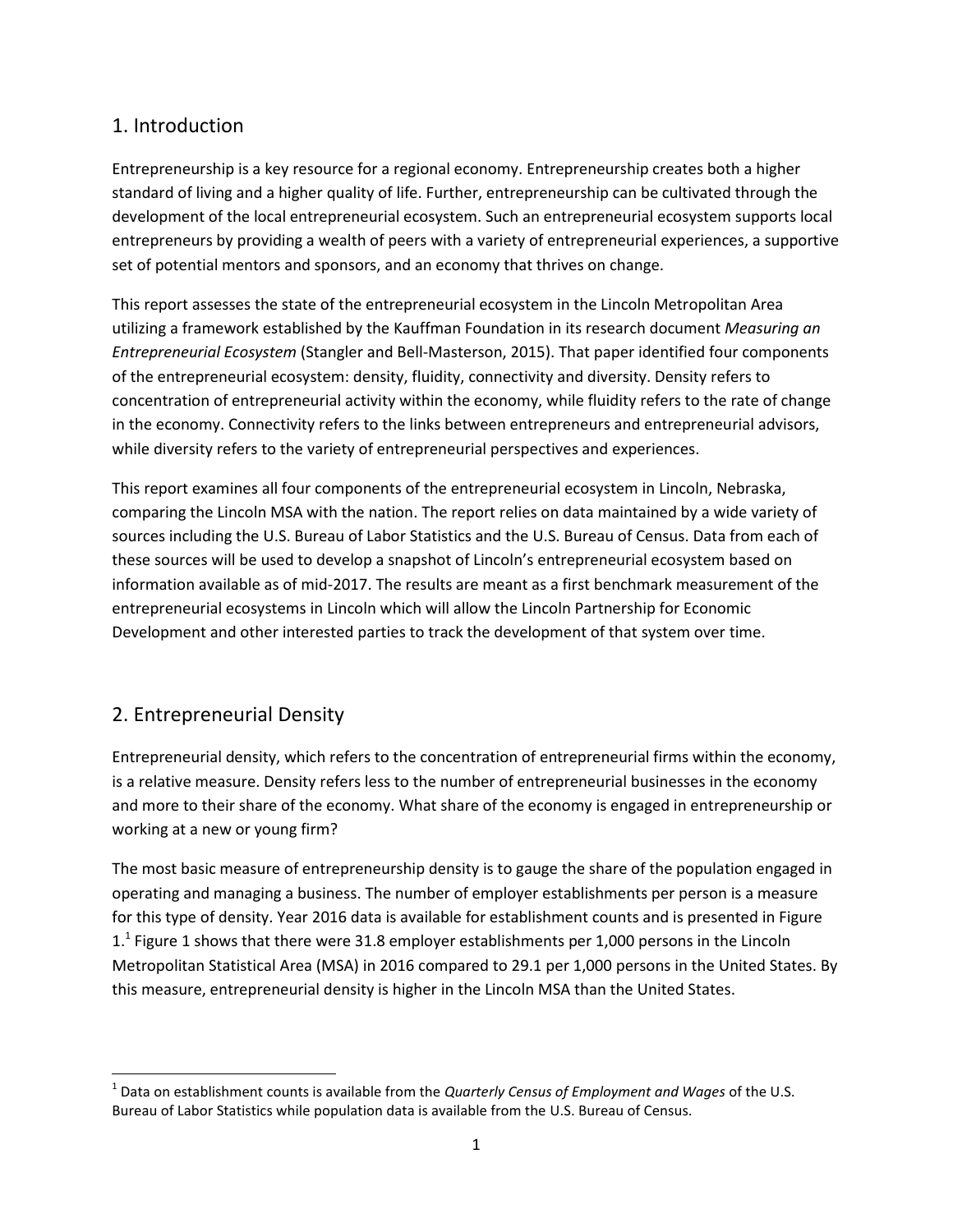

Entrepreneurship density also has been rising more rapidly in the Lincoln MSA during the decade. Figure 2 shows the cumulative increase in the number of establishments per 1,000 persons in the Lincoln MSA and the United States between 2010 and 2016. Between 2010 and 2016, the ratio rose by 4.7 establishments per 1,000 persons in the Lincoln MSA while it rose by just 1.0 establishments nationwide.



Another measure of the density of entrepreneurial activity is to focus on new and young firms. The U.S. Bureau of Labor Statistics provides data on the number of number of firms by age within each metropolitan area around the country, as well as data for states and the country as a whole. These data, however, are released with a lag and the most recent information is available for the year 2014. Figure 3 shows the number of new firms (age 0) born during 2014 per 1,000 persons for the Lincoln MSA and the United States. The Figure also shows the number of young firms, age 0 to 4, per 1,000 persons. This second measure reflects both new firm formation over the last 5 years and whether new firms have survived. Finally, Figure 3 shows the number of firms of all ages per 1,000 persons. This ratio is smaller than the ratio presented in Figure 1 due to differences in the source of the data and the presence of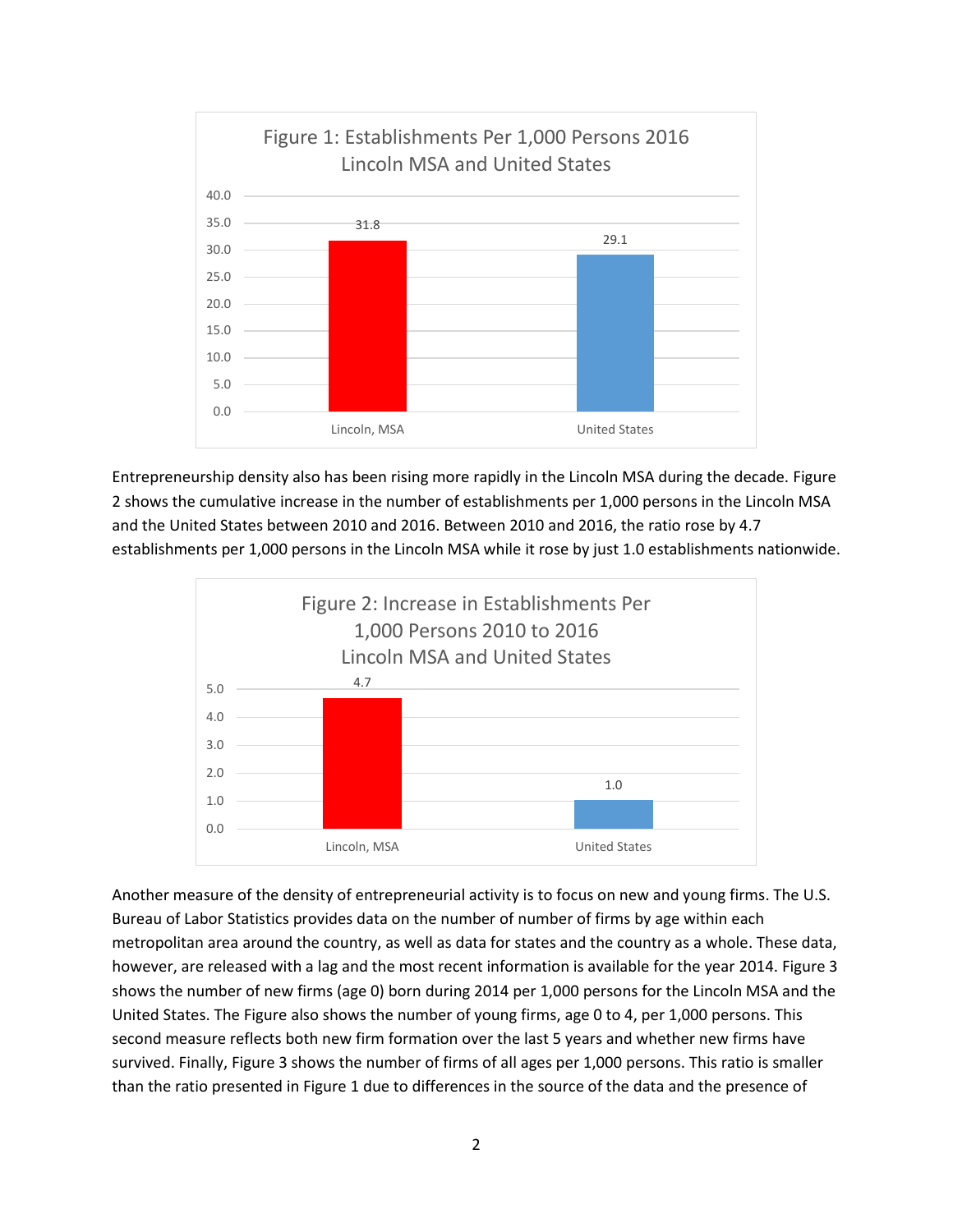multi-establishment firms. However, the Lincoln Metropolitan Areas continues to maintain a higher ratio than the United States. Lincoln had 20.5 firms per 1,000 persons during 2014 compared to 15.9 nationwide. The higher ratio in the Lincoln MSA suggests that there was a higher density of Lincoln residents involved in managing firms in 2014.



Results are somewhat less pronounced regarding the density of new or young firms. Ratios in Figure 3 indicate that Lincoln in 2014 maintained a slight advantage relative to the United States in the share of the population engaged in managing a young firm age 0 to 4, and little advantage in regards to new firms. In particular, the Lincoln area does not appear to have an advantage over the United States in terms of start-up density. This could mean that Lincoln will lose its advantage in entrepreneurial density over time. If Lincoln residents start new firms at the same rate as all United States residents, eventually the density of local residents involved in operating a business will fall to the national average. However, an alternative explanation is that Lincoln's entrepreneurs are simply more successful at maintaining their businesses. In other words, there are fewer firm exits in Lincoln. Figure 4 shows the number of firm exits during 2014 per 1,000 persons in both the Lincoln MSA and the United States. The Lincoln MSA had 1.6 firm exits during 2014 for each 1,000 persons while the United States had 1.8 firm exits.

Note that a comparison of results in Figures 3 and 4 also points to a worrying trend. The rate of new firm formation was lower in 2014 than the rate of firm exit in both the Lincoln MSA and the nation.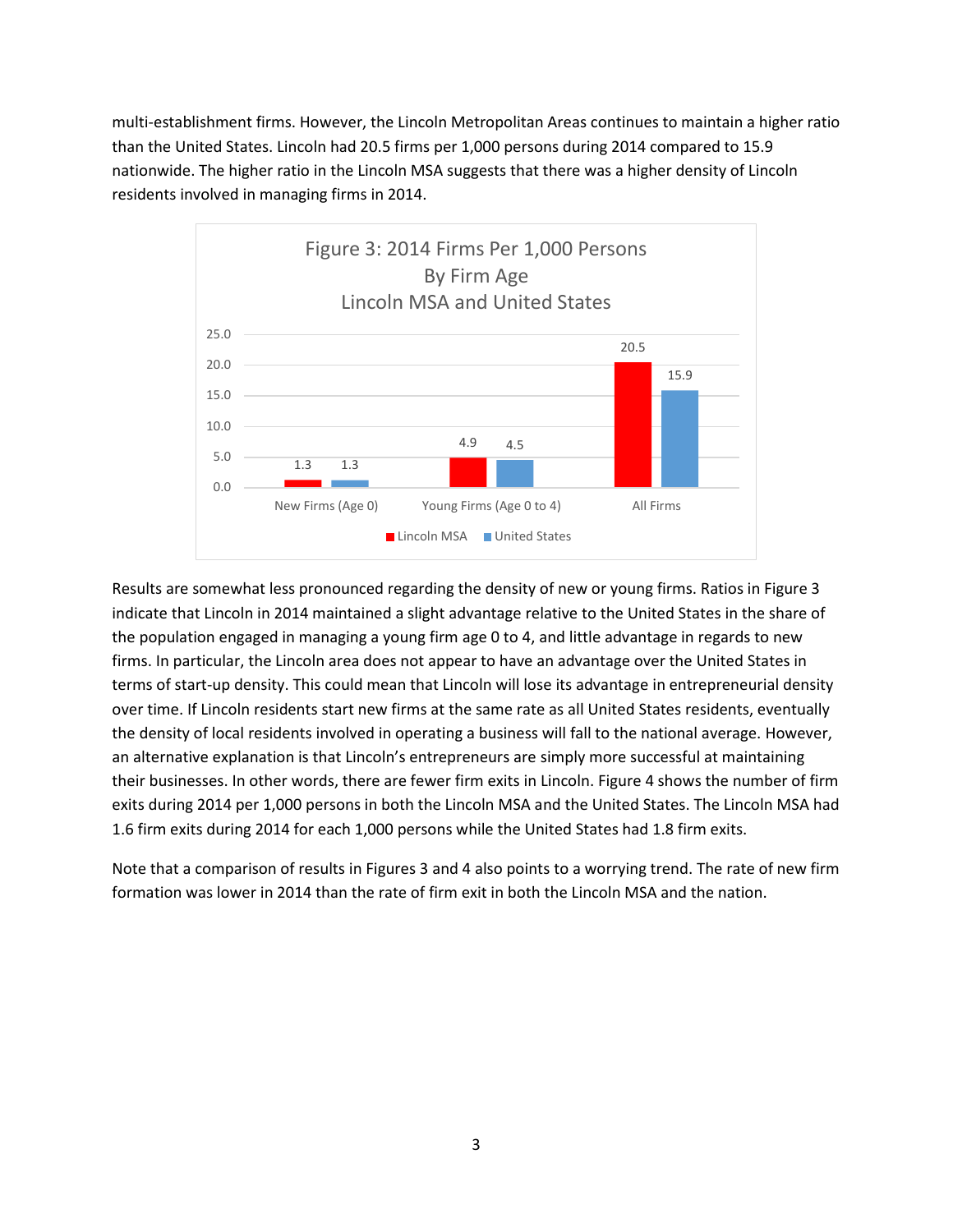

Results presented in Figures 1 through 4 indicate above-average entrepreneurial density in the Lincoln MSA when entrepreneurship is defined to refer to share of the population engaged in managing a firm or establishment of any age or size. The Lincoln MSA, however, was not found to have greater entrepreneurial density when entrepreneurship is defined to refer to the share of the population engaged in starting a new firm. Taken together, these two sets of findings suggest an "older" age profile for Lincoln MSA firms.

Figure 5 looks at the share of new (age 0) and young (age 0-4) firms in the Lincoln MSA. In this measure the number of new and young firms in 2014 is compared with the total number of firms, rather than with the population of the Lincoln area. As would be expected given results in Figures 1 through 4, the Lincoln MSA has a much lower share of firms of new or young firms. The universe of entrepreneurs in the Lincoln MSA are more focused on managing established rather than new and young firms.

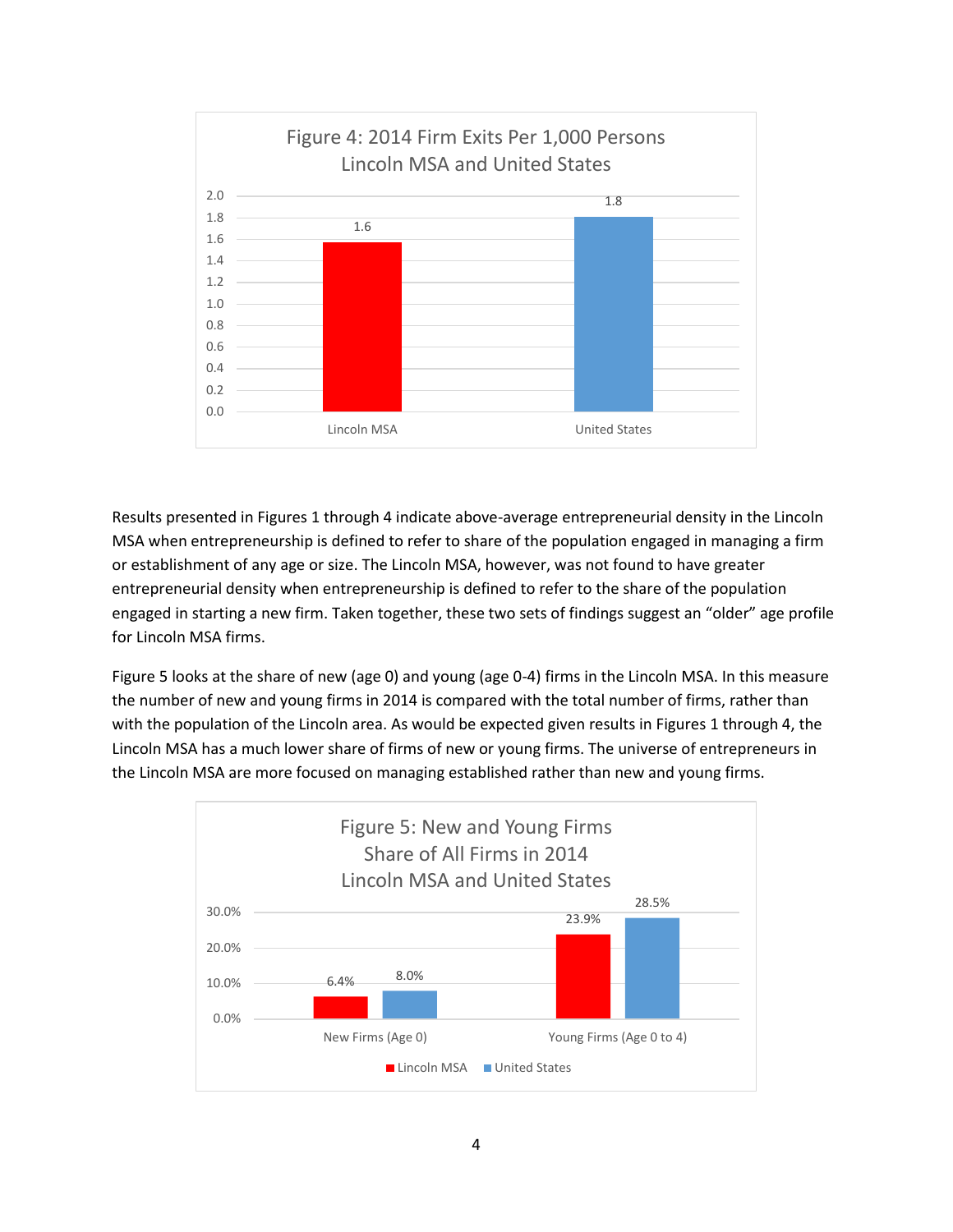A related issue is whether entrepreneurs in the Lincoln MSA are also focused on managing larger businesses. Table 1 examines the establishments in the Lincoln MSA and the United States by size, and in particular, by number of employees. Counts of the number of establishments by size come from the *County Business Patterns* dataset maintained by the U.S. Bureau of Census. This information is only available for 2015. Lincoln has a smaller share of establishments in the smallest employment class size, businesses with 4 or less employees. However, Lincoln has a larger share of establishments in the 10 to 19 employee and 20 to 49 employee size class. At least among businesses with few than 50 employees, these data further suggest that entrepreneurs in Lincoln are more involved with established businesses with a larger number of employees.

| Table 1: Share of Establishments By Employment Size 2015 |             |                      |  |  |
|----------------------------------------------------------|-------------|----------------------|--|--|
| Lincoln MSA and United States                            |             |                      |  |  |
| Employment                                               | Lincoln MSA | <b>United States</b> |  |  |
| $0 - 4$                                                  | 52.2%       | 54.5%                |  |  |
| $5-9$                                                    | 18.5%       | 18.4%                |  |  |
| $10-19$                                                  | 13.5%       | 12.6%                |  |  |
| $20 - 49$                                                | 10.4%       | 9.0%                 |  |  |
| 50-99                                                    | 2.9%        | 3.0%                 |  |  |
| 100-249                                                  | 1.7%        | 1.7%                 |  |  |
| 250-499                                                  | 0.5%        | 0.4%                 |  |  |
| 500-999                                                  | 0.2%        | 0.2%                 |  |  |
| $1,000+$                                                 | 0.1%        | 0.1%                 |  |  |

#### 2. Entrepreneurial Fluidity

Entrepreneurial fluidity refers to the rate of change within the economy. Of interest is the amount of "churn" beneath the surface of the economy. Are businesses and industries stable, or is their rapid growth and decline beneath the surface; the type of ongoing creative destruction which signals an economy that is rapidly reacting to new and better opportunities in a rapidly changing economy. Evidence of churn would suggest an economic environment, or ecosystem, which is flourishing with entrepreneurship.

The most basic measure is the variability of the regional economy. While there are benefits to a stable economy, a regional economy which fluctuates more over the business cycle has larger and more frequent periods with unemployed resources such as labor, machinery and building space for entrepreneurs to employ in new businesses. To examine variability over the business cycle, total private sector employment was gathered for the 1990 to 2016 period for both the Lincoln MSA and the United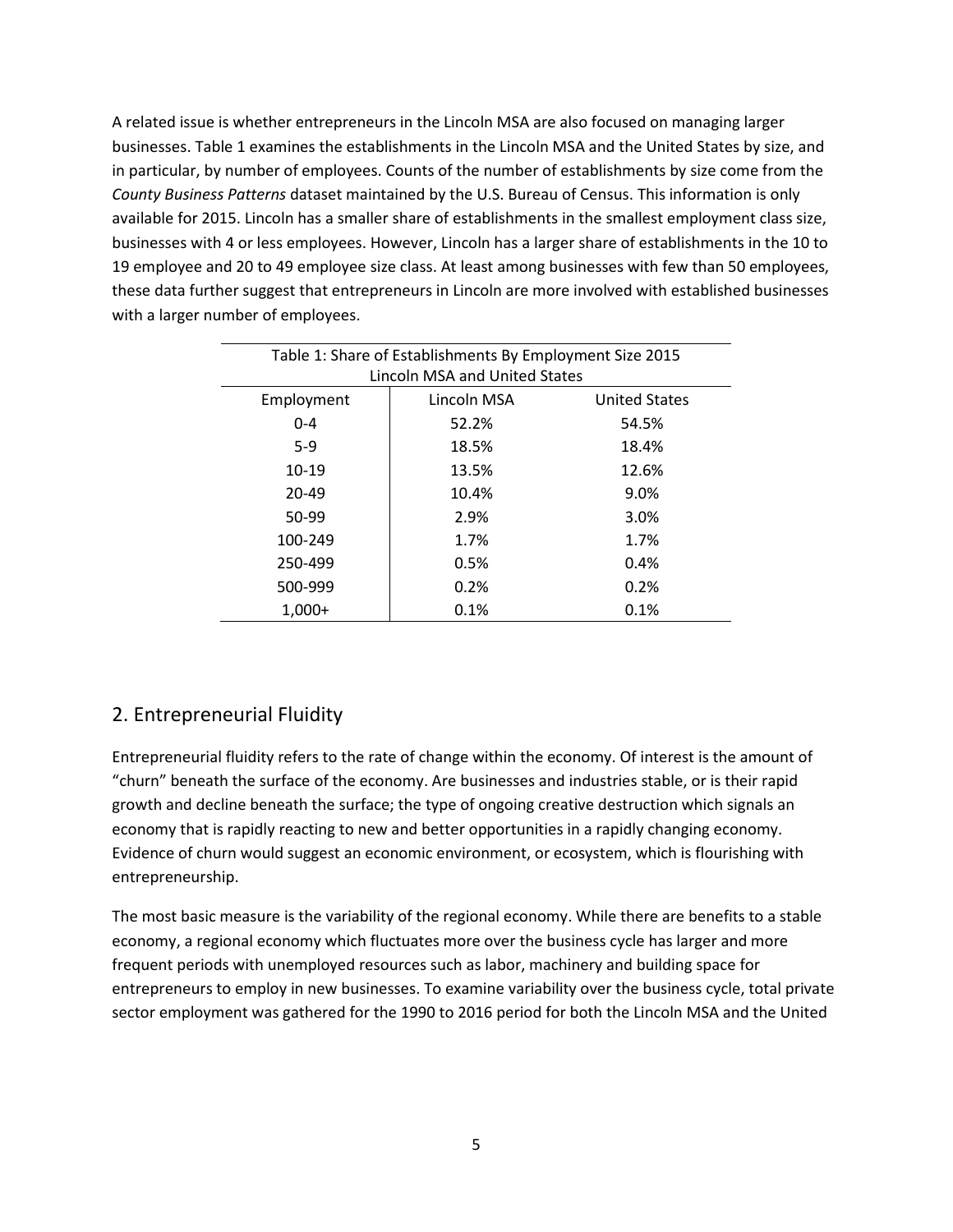States. A coefficient of variation was calculated for private sector employment growth in each region.<sup>2</sup> Coefficient of variation values for the Lincoln MSA and United States are reported in Figure 6. Results indicate that private sector growth is more stable over the business cycle in the Lincoln area than in the United States. Since business cycles are less severe in the Lincoln area, there are fewer opportunities for entrepreneurs to capitalize on periods of high unemployment of workers, machinery and commercial and industrial space. Interestingly, this result holds for Lincoln's private sector economy and is not an artifact of normally more stable public sector employment.



While recessions offer opportunities for entrepreneurs, creative destruction is always found throughout the economy. The next measures of fluidity track creative destruction by looking at the churn of economic activity between industries of the economy and between individual businesses. Churn is the movement of resources out of struggling businesses and industries and into growing counterparts. An economy with greater churn is exhibiting more entrepreneurial fluidity.

The churn between industries is measured by the coefficient of variation of industry growth. Economies where all industries grow at about the same rate have a small coefficient of variation. Economies where industries grow at very different rates – as economic resources are readily reallocated among industries – have a higher coefficient of variation. The coefficient of variation for industry employment growth was estimated using employment growth in 11 major industry groups in the Lincoln MSA economy, and the same 11 industry groups in the United States economy. Cumulative growth was measured over the 1990

 $\overline{\phantom{a}}$ 

 $^2$  A coefficient of variation is the ratio of the standard deviation of the growth rate to the mean growth rate. Dividing by the mean growth rates allows for truer comparisons of variability between two regions which may have different underlying growth rates.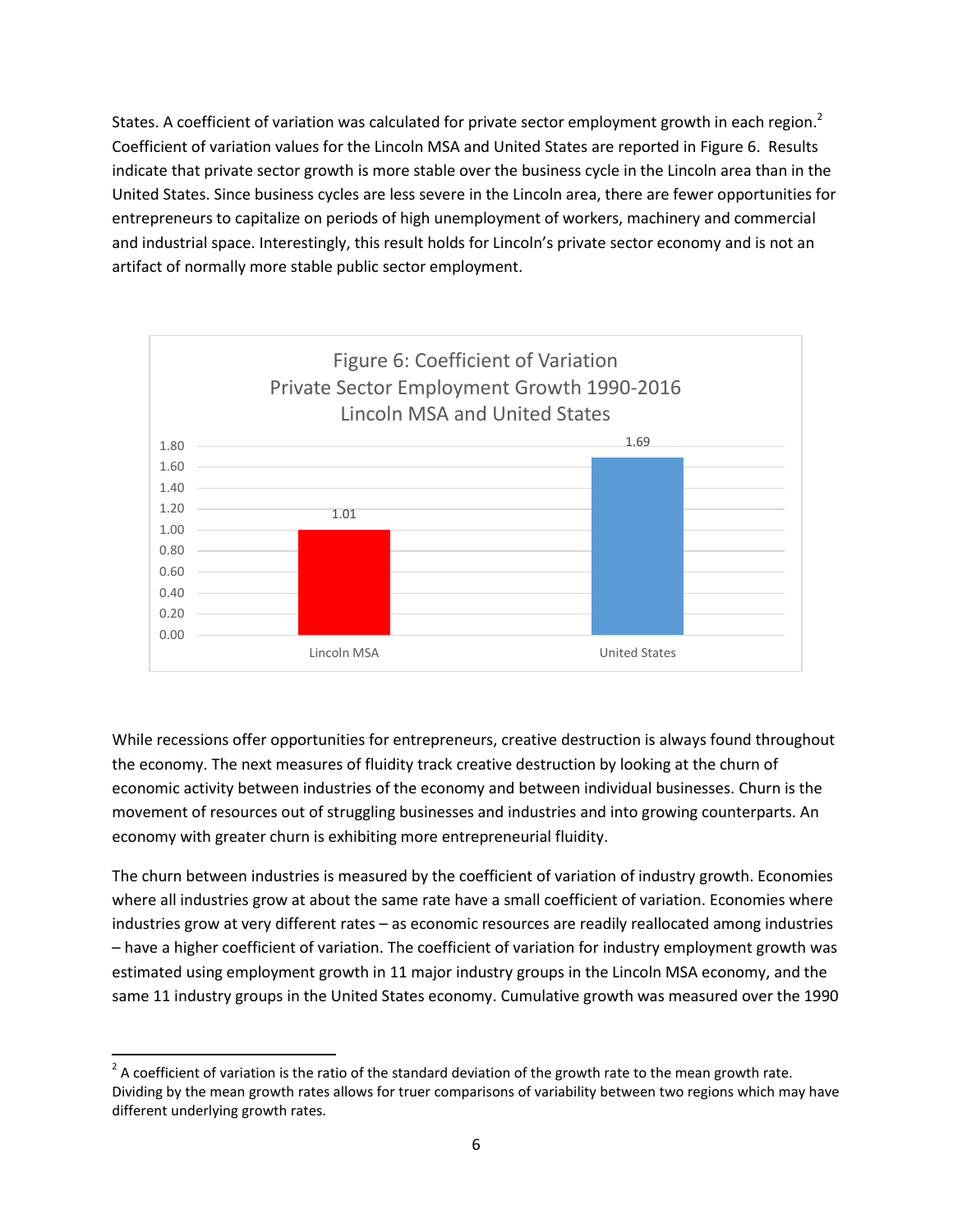to 2016 period. The calculations relied on employment data from the *Current Employment Survey* of the U.S. Bureau of Labor Statistics.

Coefficient of variation values for the Lincoln MSA and United States are reported in Figure 7. While coefficient of variation values are closer than in Figure 6, results continue to indicate that there is greater evenness in industry growth in Lincoln than the United States. In other words, the United States economy has shown a greater tendency to allocate workers more sharply to opportunities in the fastest growing industries.



Another measure of entrepreneurial fluidity is the share of the economy in the most entrepreneurial sectors. National data was analyzed to determine the industries with the highest establishment start-up rate and the fastest employment growth. Required data were gathered from the U.S. Bureau of Labor Statistics with data on start-up rates taken from the *Business Employment Dynamics* database and employment growth data taken from the *Current Employment Survey*. Analysis revealed that the information, business and professional services and construction industries each were among the top 3 (of 13) major industry groups for the business start-up rate. Business and professional services and construction also were among the top 4 for cumulative employment growth; however, the information industry had a slower employment growth rate as technological change and rapid productivity growth limited job growth in this industry. Figure 8 shows the share of employment during 2016 in these three most dynamic major industry groups in both the Lincoln MSA and the United States. Results show that Lincoln has a significantly smaller share of its employment in these most entrepreneurial industries with 16.6% versus 20.5% nationwide. The implication is that Lincoln does not appear to specialize in the types of business activity where entrepreneurship is most prevalent. At the same time, Lincoln has an opportunity. Lincoln can take steps to further enhance the fluidity of its entrepreneurial ecosystem by allocating more of its economic resources to the most entrepreneurial parts of the economy – the information sector, the business and professional services sector (especially professional, scientific and technical services) and construction.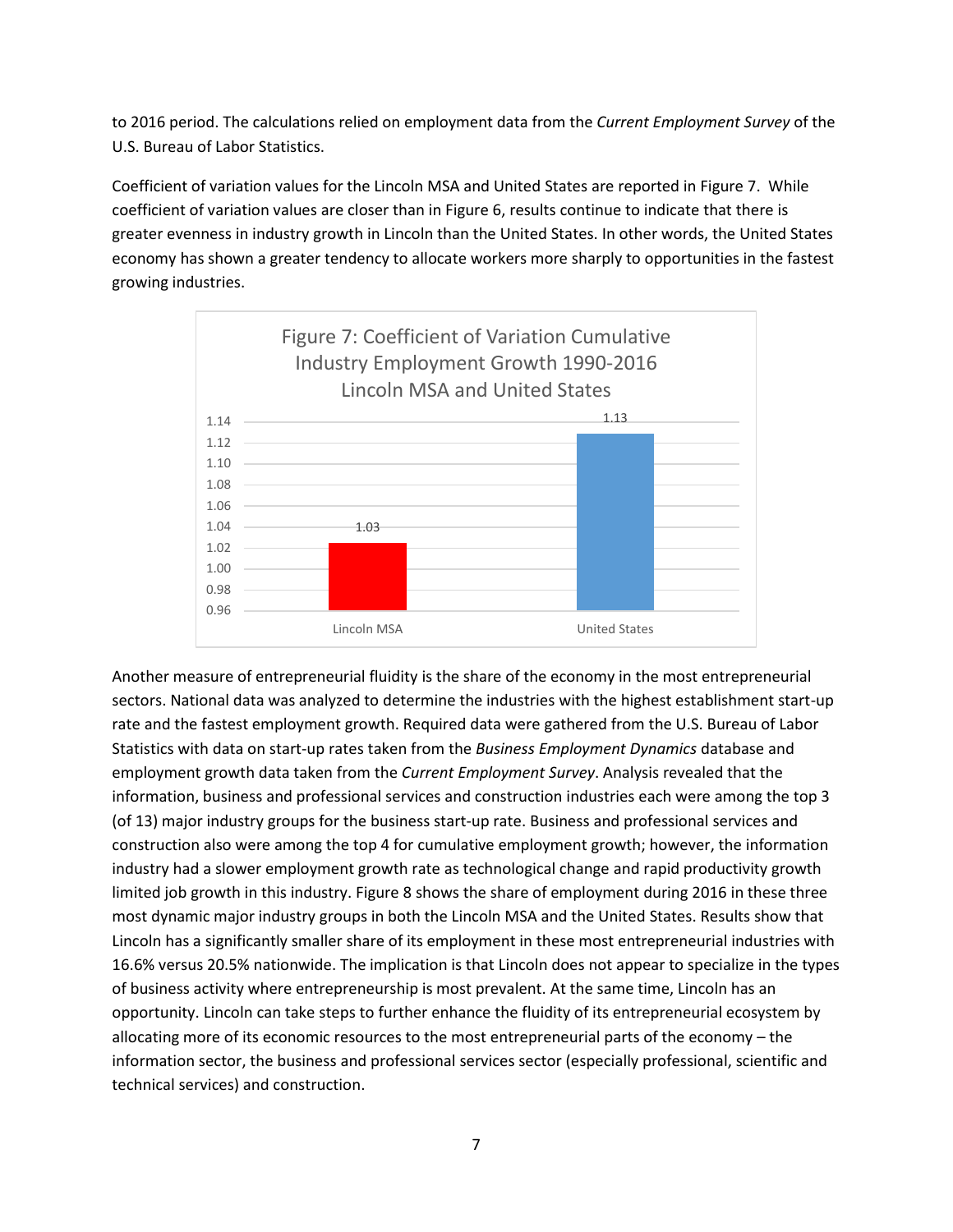

The most direct evidence of creative destruction is found in the birth and death rates of individual firms. Information on firm birth and death rates from the *Business Employment Dynamics* dataset of the U.S. Bureau of Labor Statistics was presented in Figures 3 and 4 above. But the strongest measure of churn in the economy Is the combined birth and death rate. The combined birth and death rate, derived from adding the birth rate to the death rate, precisely measures fluidity, by showing the rate at which entrepreneurs in an economy move capital and workers away from underperforming businesses and towards new opportunities. Business deaths are a key step in freeing up resources to be reallocated to new businesses. Figure 9 shows the combined firm birth and death rate in the Lincoln MSA and United States during 2014, the most recent year for which this data is available. The combined birth and death rate is slightly lower in the Lincoln MSA than in the United States, providing yet another indicator of less entrepreneurial fluidity in the Lincoln area.

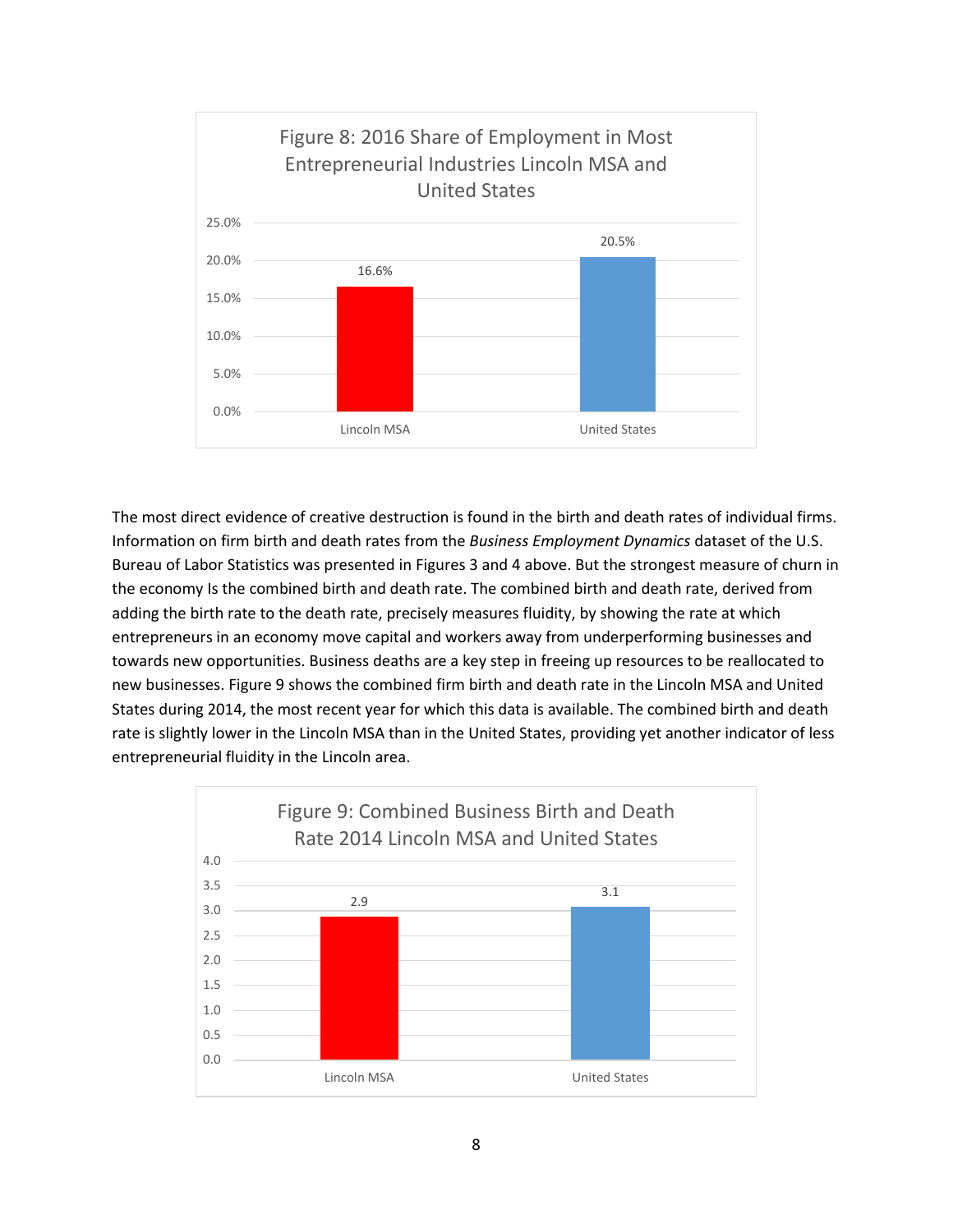The Kauffman Foundation report *Measuring an Entrepreneurial Ecosystem* (Stangler and Bell-Masterson, 2015) also argues that talent flow is a key component of entrepreneurial fluidity. More specifically, the combined migration rate of individuals into and out of a region is the churn of talent in the economy. A greater combined flow of talent into and out of the region implies a dynamic workforce able to partner with dynamic new firms. Such migration also reflects a workforce willing to embrace new challenges and find the greatest opportunity even if it involves a change in location. Figure 10 shows the combined migration rate into and out of the Lincoln MSA over the 2011 to 2015 period. The estimate is based on county-to-county migration flows gathered through the *American Community Survey*. The combined measure captures migration both between U.S. counties and between U.S. counties and foreign countries. County level data was aggregated in order to determine the combined migration flow into and out of metropolitan areas. The combined migration flow was then divided by total metropolitan population to yield the combined in- and out-migration rate. Figure 10 shows the combined migration rate for the Lincoln MSA and for two other nearby metropolitan areas which host large universities, given that the flows of university students into and out of the metropolitan area can influence migration rates.<sup>3</sup> The Lincoln MSA had a combined in- and out-migration rate of 11.6% over the 2011 to 2015 period. This combined rate was slightly less than in the Madison MSA and significantly less than in the Fort Collins MSA. Talent flow is another measure of entrepreneurial fluidity where the Lincoln MSA is somewhat less dynamic than other parts of the country.



#### 4. Entrepreneurial Connectivity

Entrepreneurial connectivity reflects the expertise and financial resources available to entrepreneurs within the local economy. Unlike entrepreneurial density, connectivity is not a measure of whether others entrepreneurs are present, rather it is measure of interaction. Connectivity is a measure of the number organizations actively devoted to working with entrepreneurs, the resources of those

l  $3$  Combined national migration flow data would be a poor comparison since it would only reflect international migration.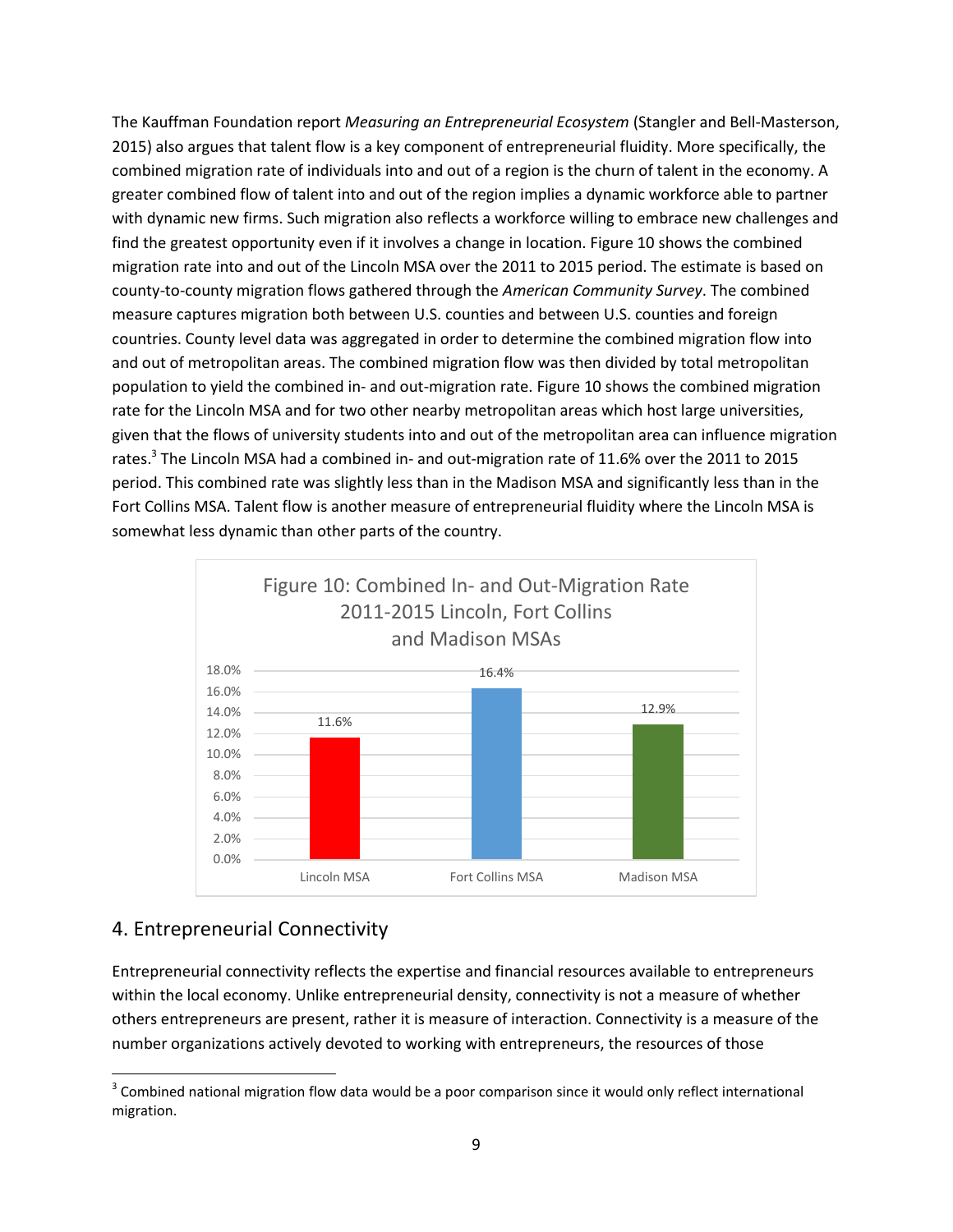organizations and the level of investment which is taking place. Connectivity is often difficult to measure, as there are fewer widely available data sets to call upon. As a result, connectivity is most frequently measured by primary (first hand) data collection.

Angel and venture capital investment are key services for young and rapidly growing businesses. Comprehensive data on these types of investments are not typically available for mid-size cities but it is possible to gather primary data on the activity of angel and venture capital investors. Figure 11 shows the total number of entrepreneurial firms located in Lincoln, Nebraska which are reported to have received support from trackable local sources of angel or venture capital investment: Nebraska Angels, Invest Nebraska and NMotion. Figure 11 refers to Lincoln-based companies currently listed as in the portfolio of Nebraska Angels or Invest Nebraska or that were in the summer 2016 Cohort at NMotion. There are a total of 21 such reported firms located in the Lincoln MSA as of 2017.



Angel and venture capital investment makes a critical contribution to regional entrepreneurs but local institutions make additional contributions through training, collaboration opportunities and collaboration space. Table 2 provides a list of organizations which support entrepreneurs in the Lincoln Metropolitan Area. The Center for Entrepreneurship and Engler Agribusiness Entrepreneurship Program at the University of Nebraska-Lincoln provide education and training to students at the University. Nebraska Innovation Campus is a research campus designed promote collaboration between the University and the private sector while Nutech Ventures provides intellectual property and commercialization opportunities from the University. Turbine Flats provides a space in Lincoln designed for collaboration and innovation among entrepreneurs, while NMotion provides funding, space and training to accelerate the growth of startups. The Nebraska Business Development Center provides training opportunities and assistance to entrepreneurs and potential entrepreneurs from the throughout the Lincoln region. The Lincoln Partnership for Economic Development and Prosper Lincoln bring entrepreneurs together for learning and networking opportunities.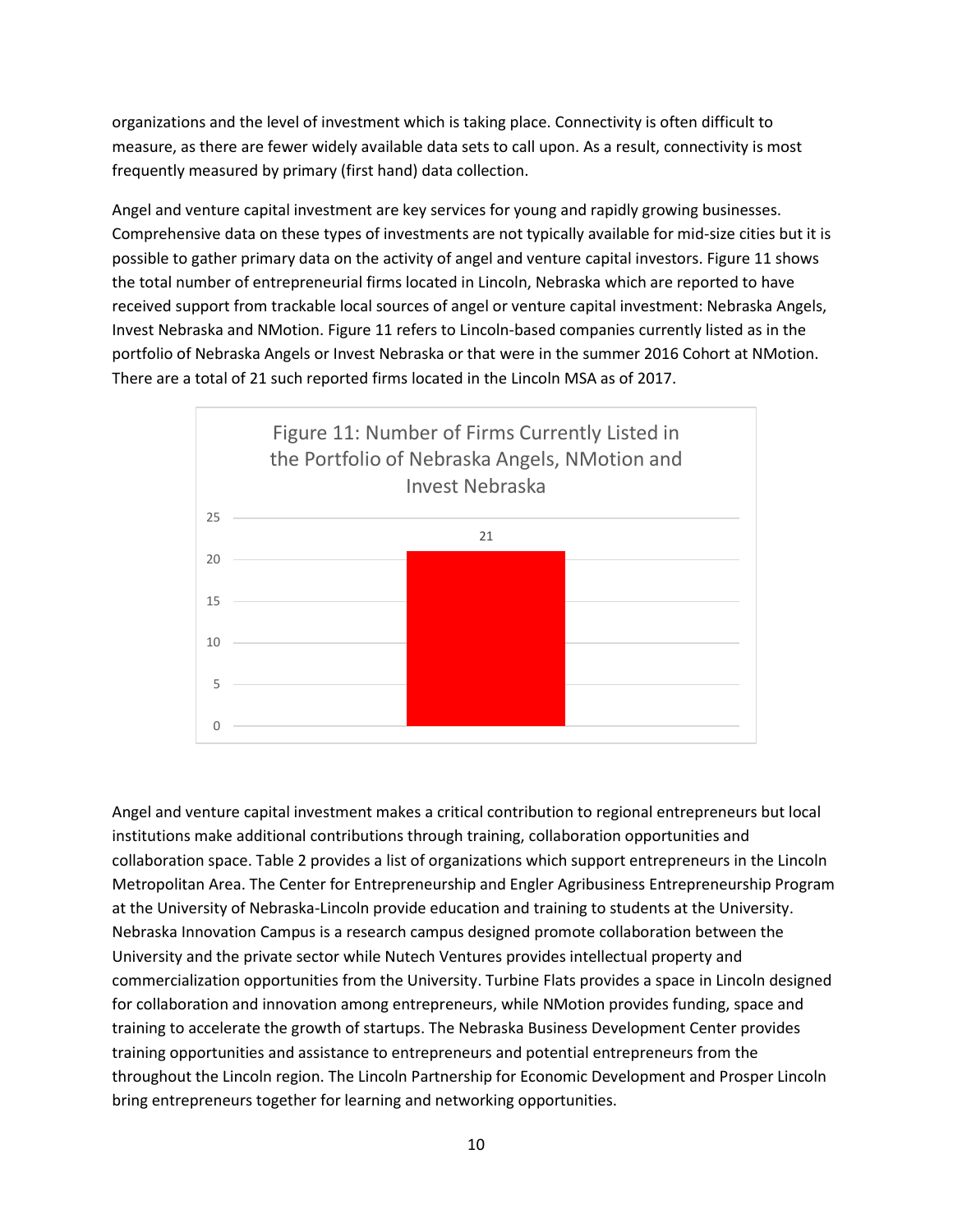#### Table 2: List of Lincoln-Area Organizations Working With Entrepreneurs

Center for Entrepreneurship Engler Center for Entrepreneurship Entrepreneurship Focus Program Invest Nebraska Lincoln Partnership for Economic Development Nebraska Angels Nebraska Business Development Center Nebraska Innovation Campus Nmotion Nutech Ventures Prosper Lincoln Turbine Flats

A measure of potential connectivity is the resources available to local non-profits which promote entrepreneurship and economic development (these organizations often specifically promote entrepreneurship) and business associations. Data is gathered regarding the 2015 annual gross receipts of these organizations as well as net assets at the end of 2015. These measures reflect the resources that the non-profits have available to develop programs to train and promote new entrepreneurs and entrepreneurs who operate existing businesses. Data is gathered from copies of the 990 Tax Forms of these non-profit organizations which are available from the Guidestar web site [\(www.guidestar.org\)](http://www.guidestar.org/). Data is widely available for the year 2015. Examples of non-profit organizations which are included include the Lincoln Chamber Economic Development Corporation, NMotion, Inc. and the Downtown Lincoln Association. The 2015 gross receipts of non-profit organizations involved in entrepreneurship and economic development was \$8.8 million, while the net assets of these organizations was \$6.4 million, as is reported in Figure 12.

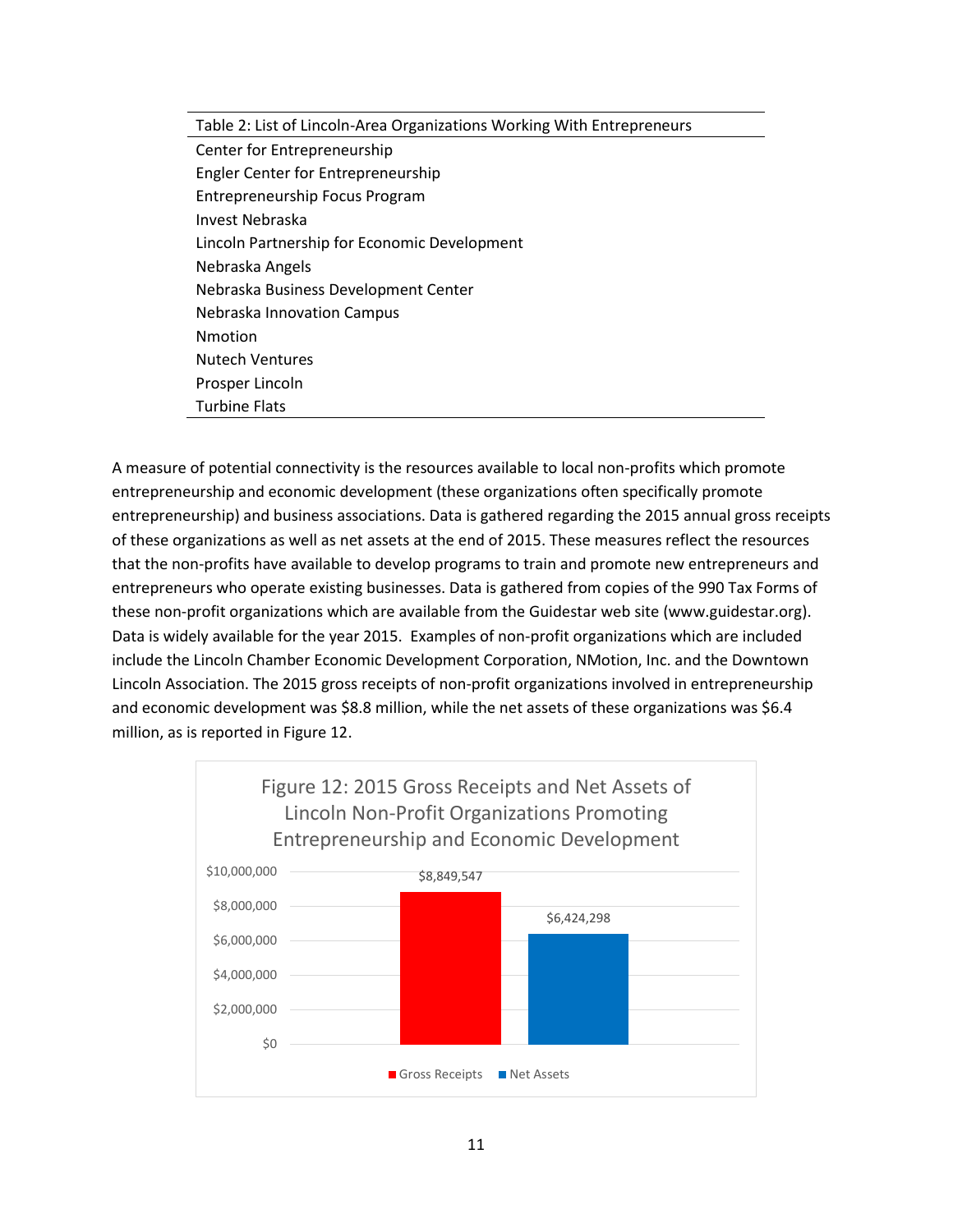#### 5. Entrepreneurial Diversity

Entrepreneurial diversity is a measure of the variety of entrepreneurial experiences and perspectives present in a regional economy. A diverse background means entrepreneurs with experience working in a variety of industries, rather than a single, dominant industry. Other factors include geographic diversity, and gender and racial diversity. People who have achieved the status of entrepreneurs can draw on these diverse backgrounds to provide a regional economy with a wealth of approaches to understanding markets, raising capital, inspiring a workforce and solving the operational challenges of running a business.

The Kauffman Foundation research paper *Measuring an Entrepreneurial Ecosystem* (Stangler and Bell-Masterson, 2015) recommends two measures of diversity which are examined below: 1) industry diversity and 2) share of foreign born population. Industry diversity refers to the number of leading industries found within a metropolitan economy. In other words, industrial diversity does not mean the regional economy has no specialization but instead that the economy has multiple specializations. Areas of industrial specialization were evaluated using the *Quarterly Census of Employment and Wages* database on the U.S. Bureau of Labor Statistics and the *County Business Patterns* database of the U.S. Bureau of Census. Industrial specialization was measured via a location quotient, which is the ratio of the share of local employment in an industry to the share of national employment in that industry. If a location quotient has a value above 1.0, the local economy specializes in that industry. Location quotient values well above 1.0 provide evidence of a strong specialization. For entrepreneurial specialization, it is also necessary that the local economy have many establishments in the industry rather than a single, large employer.

Table 3 shows five areas of industrial specialization for the Lincoln MSA economy. Location quotient values and establishment counts are reported from the *Quarterly Census of Employment and Wages*, since this data is available for 2016. However, similar results were found using the *County Business Patterns* database, which is available for 2015. The findings regarding location quotients are robust across these alternative sources for employment data. For one industry, Publishing, the location quotient in Table 3 is calculated using *County Business Pattern* data for 2015. Lincoln MSA employment in the publishing industry was not reported in the *Quarterly Census of Employment and Wages*.

Table 3 reports those industries where the Lincoln area had a location quotient of well above 1.0 and also a significant number of individual establishments operating locally. Results in Table 3 show that Lincoln has industrial specializations in both service and goods producing industries. There is a significant specialization in the insurance carriers industry, with a location quotient of 2.46 in 2016. There is also significant specialization in both publishing and custom computer programming services. Each of these sectors employs a significant number of computer programmers. The location quotient for custom computer programming services is 1.58 and there are 130 establishments, indicating a significant number of individual entrepreneurs. The location quotient for publishing is 2.55 with 45 individual establishments. Software publishing accounts for a significant portion of employment in the publishing industry. Further, labor-saving computer technology is a critical component for the balance of the industry involved in newspaper, periodical and book publishing.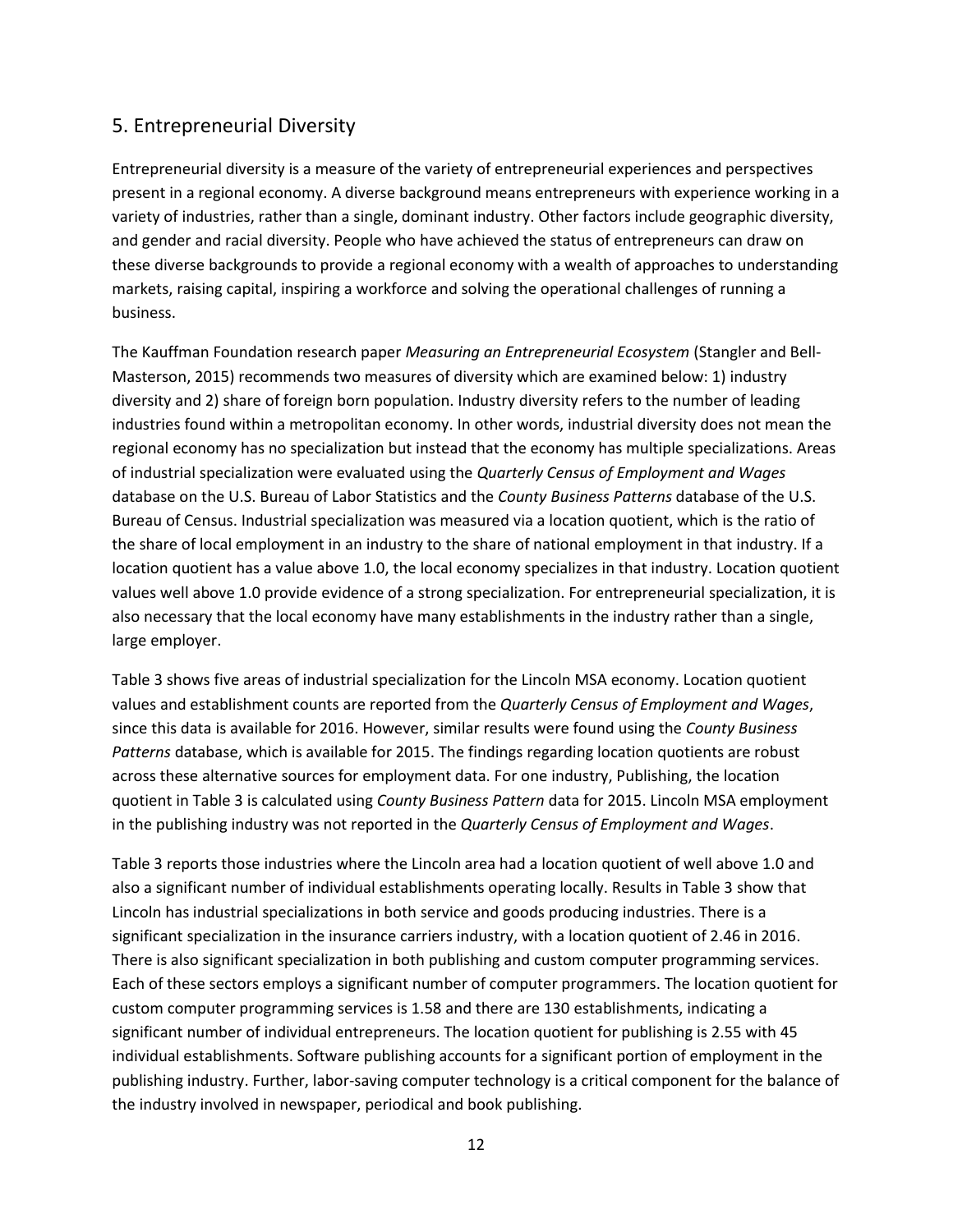The Lincoln MSA also has a significant specialization in long-haul trucking with 49 individual establishments and a location quotient of 5.91. Within manufacturing, Lincoln also has a specialization in plastic and rubber products with a location quotient of 1.26. There are 10 individual establishments which is a significant number in manufacturing and indicates that Lincoln's specialization results from a set of mid-size establishments rather than a single, large employer. Overall, it can be said that Lincoln has a diverse set of strong industries, reflecting an ecosystem of entrepreneurs experienced in operating in a variety of business environments.

| Table 3: Areas of Industrial Specialization 2016 |                          |                          |  |
|--------------------------------------------------|--------------------------|--------------------------|--|
| Industrial Specialization                        | <b>Location Quotient</b> | Number of Establishments |  |
| <b>Plastic and Rubber Products</b>               | 1.26                     | 10                       |  |
| Long-Haul Trucking                               | 5.91                     | 49                       |  |
| Publishing $1$                                   | 2.55                     | 45                       |  |
| <b>Insurance Carriers</b>                        | 2.46                     | 56                       |  |
| <b>Custom Computer Programming Services</b>      | 1.58                     | 130                      |  |

1 2015 data was from *County Business Patterns* was used due to missing data in the *Quarterly Census of Employment and Wages.*

The share of foreign born population is another measure of diversity recommended by the Kauffman document. Foreign born businesspeople bring a different cultural perspective to the role of the entrepreneur. Further, as is emphasized in *Measuring the Entrepreneurial Ecosystem* (Stangler and Bell-Masterson, 2015), foreign born individuals often have higher rates of entrepreneurship. The U.S. Bureau of Census generates data on the number and share of foreign born individuals throughout the United States on an ongoing basis through the *American Community Survey*. Figure 13 shows the share of the population which is foreign born both in the Lincoln Consolidated Metropolitan Area (which includes Lancaster, Seward and Gage counties) and the United States for the years 2011 and 2015. *American Community Survey* data over 5 years and for the entire consolidated metropolitan area are needed to yield sufficient sample sizes to measure the foreign born population. Results show just 6.6% of the Lincoln CSA population is foreign born. This is half the share found for the United States as a whole.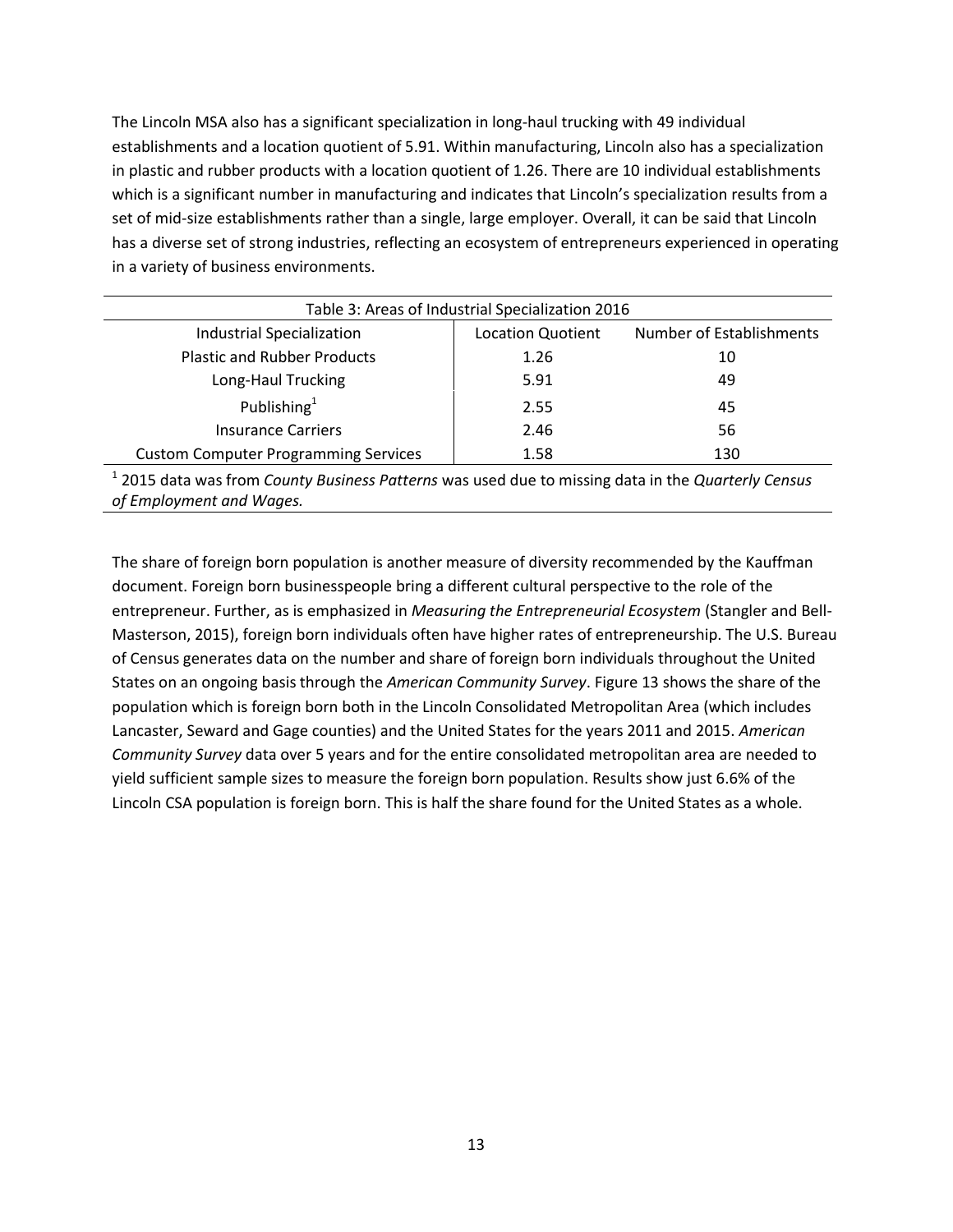

There is insufficient data in the *American Community Survey* or other potential sources to estimate the number of Lincoln area businesses owned by foreign born residents. However, data is available on the share of women-owned and minority-owned firms in the Lincoln MSA from the *Survey of Business Owners and Self Employed Persons* which is carried out by the U.S. Bureau of Census every 5 years. Data is currently available for the 2012 survey and the 2017 survey is underway. Data from the 2017 survey should be available by 2019, meaning that it will be possible to track patterns in women and minorityowned entrepreneurship over time. Figure 14 shows the share of businesses owned by women and minorities in both the Lincoln MSA and the United States during 2012. The Lincoln MSA has essentially the same share of women-owned businesses as the United States, and a significantly lower share of minority-owned businesses.